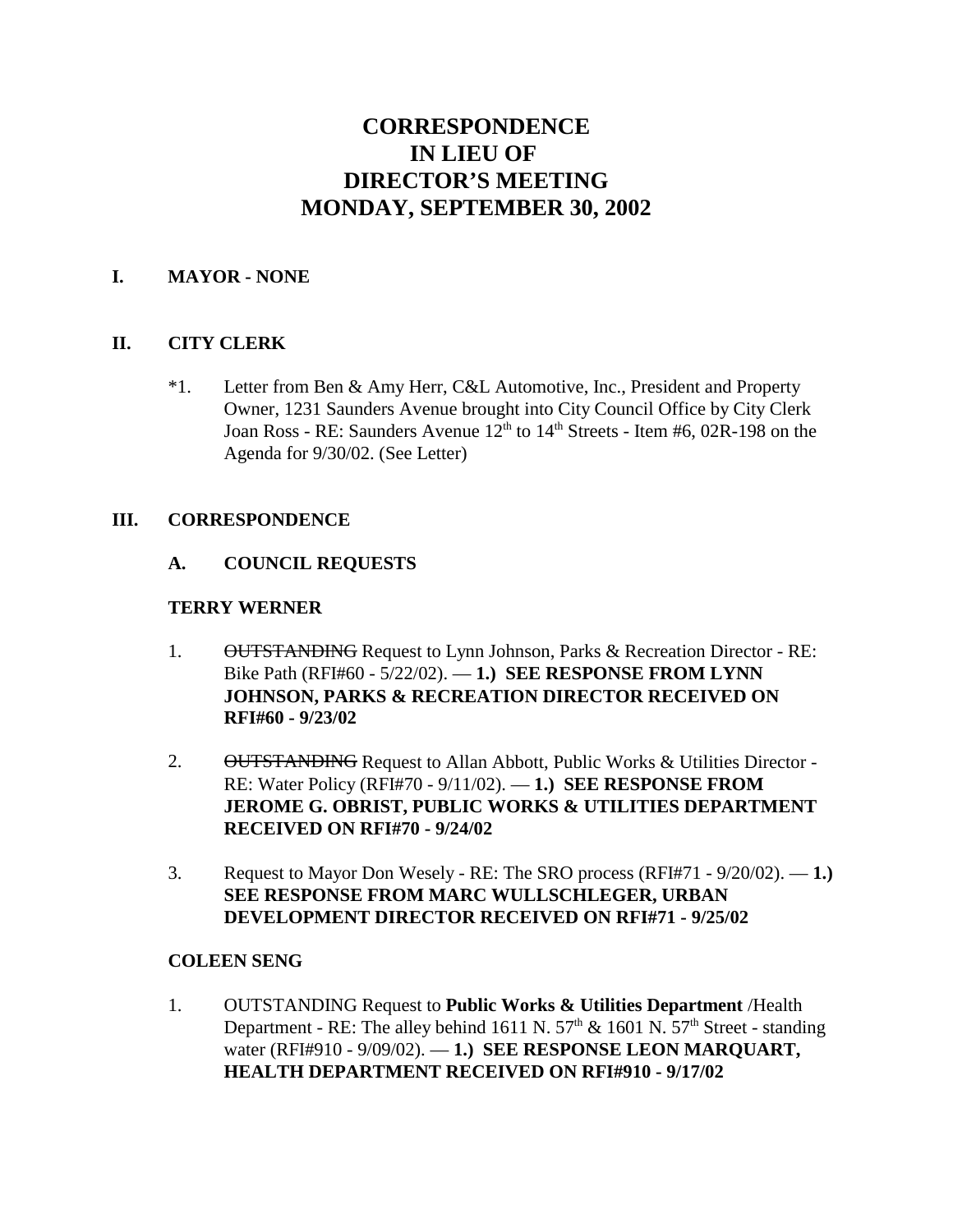## **JONATHAN COOK**

- 1. OUTSTANDING Request to **Dana Roper, City Law Department** RE: Sidewalk out to curb (RFI#75 - 7/8/02)
- 2. OUTSTANDING Request to Public Works & Utilities Department RE: Intersection of 33rd & "O" Streets (RFI#78 - 8/19/02). — **1.) SEE RESPONSE FROM RANDY HOSKINS, PUBLIC WORKS & UTILITIES DEPARTMENT RECEIVED ON RFI#78 - 9/26/02**

## **KEN SVOBODA**

- 1. OUTSTANDING Request to **Diane Gonzolas, Citizen Information Center** RE: Patriot day expenses (RFI#11 - 8/28/02)
- 2. Request to Fire Chief Mike Spadt RE: Fire Department activity by station  $(RF1#13-1 - 9/25/02)$

## **GLENN FRIENDT**

- 1. OUTSTANDING Request to **Fire Chief Mike Spadt/Don Herz, Finance Director/Steve Hubka, Budget Officer** - RE: Fire Department Bond Issue (RFI#14 - 9/06/02)
- 2. Request to Lynn Johnson, Parks & Recreation Director RE: Woods Park Wesleyan agreement (RFI#15 - 9/25/02)
- 3. Request to Don Herz, Finance Director RE: Contracts (RFI#16 9/25/02)

### **ANNETTE McROY**

1. Request to Randy Hoskins, Public Works & Utilities Department - RE:  $9<sup>th</sup>$  & "Q" Street Intersection (RFI#119 - 9/20/02)

### **JON CAMP**

- \*1. E-Mail from Lou Hurst to Jon Camp RE: Fire Department (See E-Mail).
- \*2. Newspaper Article from Jon Camp RE: 'New Taxes, Fees Hit Phone Bills' (See Article).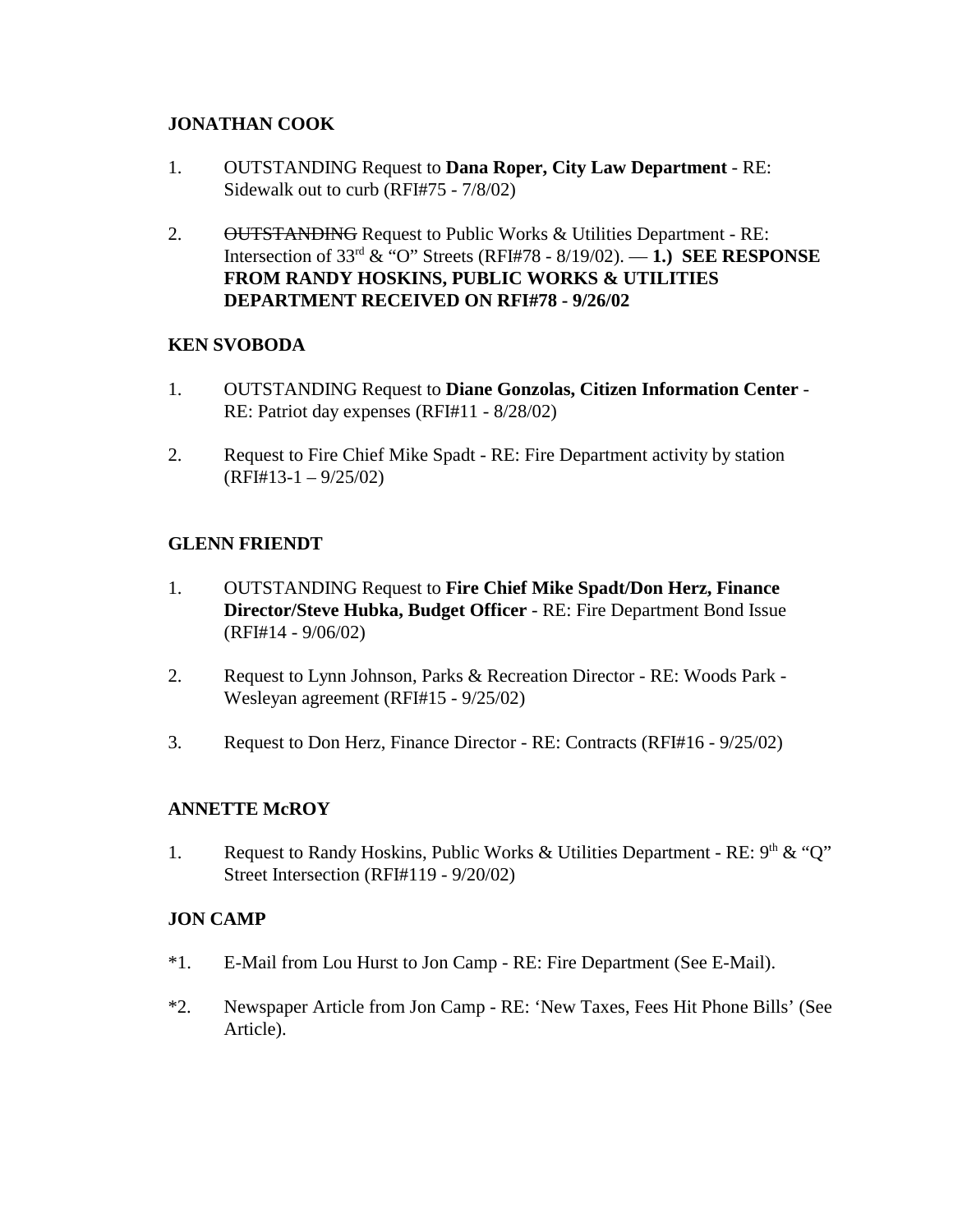## **B. DIRECTORS AND DEPARTMENT HEADS**

## **LIBRARY**

**\***1. E-Mail from Carol J. Connor - RE: Information on One Book - One Lincoln (See E-Mail).

## **PARKS & RECREATION DEPARTMENT**

\*1. Letter from Mary Arth, Chair, Lincoln Parks & Recreation Advisory Board to Gordon Winters, Opinion Page Editor, Lincoln Journal Star - RE: Writing on behalf of the Fees & Facilities Committee of the Parks & Recreation Advisory Board - They discussed the proposed partnership between Nebraska Wesleyan University and the Parks & Recreation Department for upgrade and use of Kiwanis Field in Woods Park (See Letter).

## **PUBLIC WORKS & UTILITIES DEPARTMENT**

\*1. Public Works & Utilities ADVISORY - RE: Paving Unit No. 136 - Saunders from Springfield to  $12<sup>th</sup>$  Street (See Advisory)

## **C. MISCELLANEOUS**

- \*1. Letter from Scott C. Campbell RE: Woods Park Improvements Meeting at Elliott Elementary School, on September 17<sup>th</sup>, 2002 (Council, Mayor Wesely, City Clerk Joan Ross, Nicole Fleck-Tooze, Public Works & Marvin Krout, Planning Director received this letter on  $9/23/02$ )(Copy of this letter is on file in the City Council Office).
- \*2. E-Mail from Duane Hartman, President, Hartland Homes, Inc. RE: A Market Based Alternative to Impact Fees from Duane Hartman (See E-Mail).
- \*3. Letter from Irene Tramdachs RE: Woods Park baseball diamond (See Letter).
- \*4. Letter from Barbara Harms RE: Woods Park baseball diamond should be opened to everyone! (See Letter).
- \*5. **11** E-Mail's from Roger & Sally Buchholz; Patrick McBride; John & Chris Stefkovich; Jose J. Soto; Pam Magdanz; Lisa Bang Hoffman; Ron Cerny; Dave Admiraal; Erin Koffler; Michael Gengler, President, WPNA; and David R. Webb - RE: Woods Park baseball diamond (See E-Mail's).
- \*6. **3** E-Mail's from Scott & Julie Anderson; & Nancy J. Busch, PhD, V. J. Nelson; and Jonathan F. Baker - RE: Change of Zone #3378 (See E-Mail's).